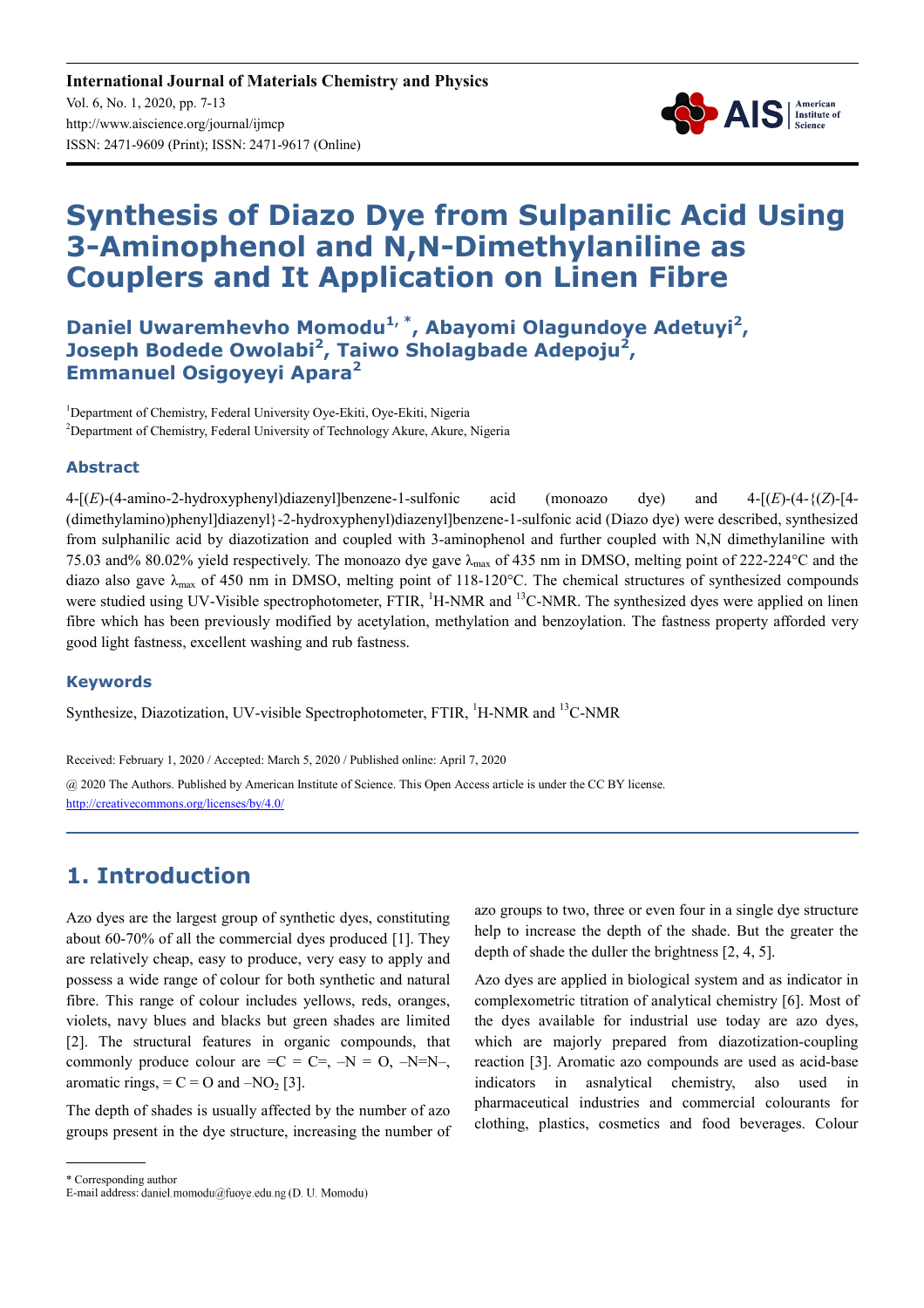changes when used as indicators are caused by change in extent of delocalization of electrons [7]. The greater the delocalization the more the shifts of the absorption max to longer wavelength and causes the light absorbed redder (i.e duller and of more hue), while less delocalization shifts the absorption max to shorter wavelengths [8].

Among other industries such as food, cosmetic, paper and printing industries consuming dye, textile industries remain the largest consumers of commercial dyes produced [9]. Out of the different classes of dyes, azo dyes constitute the largest group of colourant and the most versatile class of dyes used in the industry [10, 11, 12].

Our area of interest in this research is the synthesis of diszo dye from Sulpanilic acid using 3-aminophenol and N, Ndimethylaniline as couplers and it application on linen fibre.

# **2. Experimentals**

#### **2.1. Materials/Equipment**

The chemicals used in this work were of analytical grade purchased from Eddyson Nigeria Plc, these include sulphanilic acid, 3-amino phenol, N-N dimethylaniline, and the fibre use was linen material from France. Gallenkamp melting point apparatus, electronic balance (JA2003), UVvisible spectrophotometer (Jenway 6405), FTIR (Cary 630 Agilent technologies USA series), SEM (Phenom Pro X), Tensile Strength Machine (Instron Universal tensile machine)  $1$ H-NMR and  $13$ C-NMR (Bruker Avance DPX 250 NMR spectrophotometer) were used in this research.

#### **2.2. Pre-treatment of Materials**

The glasswares were soaked with a mixture of detergent and dilute  $HNO<sub>3</sub>$ , washed and rinsed with distilled water then dried at 105°C to prevent contamination while the experiment was being carried out.

*Synthesis of Monoazo dye* 

*Rxn 1:* 





The synthesis was carried out according to the standard method reported by [13] with some modifications. Sulphanilic acid (4.33 g) was added to conc. HCl (2.5 ml). Distilled  $H_2O$  was added to the mixture in 250 ml round bottom flask. Thereafter, crushed ice (12.5 g) was added to conc. HCl (3.75 ml) and the mixture was added to the content of the round bottom flask at  $0 - 5$ °C. Then, NaNO<sub>2</sub> (1.8 g) was dissolved in distilled  $H<sub>2</sub>O$  (3.5 ml) and the solution was gradually added to the mixture in round bottom flask at 0 – 5°C. After that, sulphamic acid (25%) was added in excess. 3-aminophenol (2.73 g) was dissolved in ethanol (20 ml) and added to the resulting mixture and stirred continuously for 1 h. Thereafter, NaOH (5 ml, 20%) was added and continued the stirring intermittently for 1 h. the product  $(4-[E)-(4-1])$ amino-2-hydroxyphenyl) diazenyl]benzene-1-sulfonic acid was filtered under vacuum, washed with distilled  $H_2O$ , acetic acid (10%) and cold methanol. It was recrystallized by toluene. The percentage yield was 75.03% and the melting point at 222 – 224°C. The synthetic route of the monoazo dye is shown in Rxn 1

#### **2.3. Synthesis of Diazo Dye**

Monoazo dye (3 g) obtained was weighed into a 250 ml beaker containing distilled H<sub>2</sub>O (15 ml). Conc. HCl (5 ml) was added to the mixture in the 250 ml beaker. Thereafter NaNO<sub>2</sub> (3.6 g) was added to the mixture and stirred for 30 min at  $0 - 5^{\circ}$ C. The diazonium salt solution formed was slowly added to a solution of N,N-Dimethylaniline (2 ml) in crystallize sodium acetate (3 g) in distilled  $H_2O$  (5 ml) with vigorous stirring at 0-5°C for 2 h. The dye product (diazo dye) with chemical name  $(4-[E)-(4-{(Z)}-[4-])$ (dimethylamino)phenyl]diazenyl}-2-

hydroxyphenyl)diazenyl]benzene-1-sulfonic acid), was filtered, washed with distilled  $H_2O$  and recrystallized from carbon tetrachloride. The percentage yield was 80.02% and the melting point at  $118 - 120^{\circ}$ C. The synthetic route of the diazo dye is shown in Rxn 2.



4-[(E)-(4-amino-2-hydroxyphenyl)diazenyl] benzene-1-sulfonic acid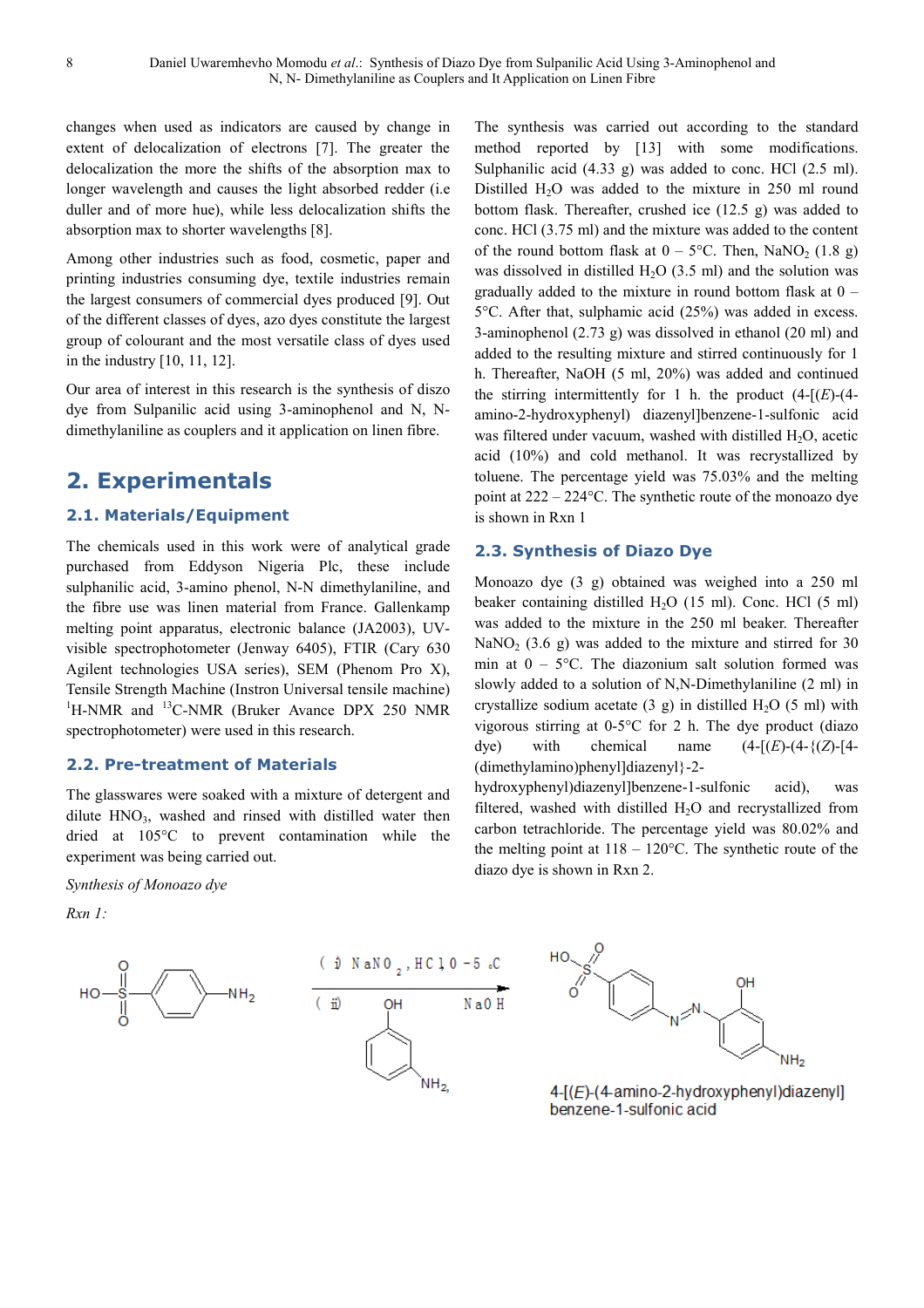

#### **2.4. Dyeing of Linen Fibre**

The dyeing of the linen fibre was carried out according to method reported by [14], using the synthesized dyes of 2% on weight of fibre (Plate 2), usually expressed as percentage. The dyes solutions were obtained by dissolving the dyes in water. To these solutions at temperature 35 - 40°C, 10% sodium sulphate and 4% acetic acid with concentration of 30% were added. The previously wetted linen fibre (1 g) was dipped into the dye bath and dyed for 30 min at this temperature. The temperature was raised to boiling and the material was boiled for 30 min. After dyeing was completed, the fibre (Plate 1) was removed, thoroughly rinsed with cold running water and dried at room temperature. The summary of fastness test result is reported in Table 2.



**Figure 1.** Dyed Linen Fibre ( $a = Monoazo$  dyed fibre and  $b = diazo$  dyed fibre)

# **3. Result and Discussion**

#### **3.1. Synthesis and Characterization of Monoazo Dye**

The Dye 1 melted with decomposition at 222-224°C and yielded 75.03% when recrystallized from toluene. Table 1 gave the summary of the physical property of monoazo and diazo dye. The FTIR spectrum in the Figure 1 revealed the characteristic medium absorption band at 1554.35 cm<sup>-1</sup> of azo group (-N=N-) stretching vibration [15]. This confirmed the presence of azo group in monoazo dye. The characteristic medium absorption band at 818.78 cm-1 confirmed the presence of meta and para disubstituted aromatic ring as shown in the Figure 1 [15, 16]. The absorption band for primary amine group  $(NH<sub>2</sub>)$  show a duplet band at  $3259.00 \text{ cm}^{-1}$  and  $3097.46 \text{ cm}^{-1}$  for stretching vibration confirmed the presence of amino group in the structure [15]. The characteristic absorption band for hydroxyl group at 3452.21 cm-1 which was confirmed by absorption band at  $1017.27 \text{ cm}^{-1}$  for C-O bond established the presence of hydroxyl group. This was not in variance with the work done by Otutu, [15]. Absorption band shown at  $1411.25$  cm<sup>-1</sup> possibly indicate the presence of sulfonic group. The  $H$  NMR spectrum shown in Figure 2 contained eleven peaks, of which peaks at 6.09-8.5 ppm confirmed the presence of an aromatic ring in the structure. Peaks at 2.40 ppm was due to the solvent (DMSO) used. The chemical structure of monoazo dye as shown in 1 revealed 12 aromatic carbon atoms, but two groups of the carbon atoms were in the same chemical environment. Thus, ten (10) aromatic carbon atoms were in different chemical environments. The peaks in the range of 100 – 150 ppm were characteristics of aromatic carbon atoms. The ten  $(10)$  peaks in the range of  $100 - 150$  ppm confirmed the presence of two (2) aromatic rings in the structure of monoazo dye.

**Table 1.** Physical Properties of the Synthesized monoazo and diazo dye.

| <b>Properties</b>                   | Monoazo dye             | Diazo dye        |  |  |
|-------------------------------------|-------------------------|------------------|--|--|
| Percentage yield $(\% )$            | 75.03                   | 80.02            |  |  |
| Colour                              | Burgundy                | Burnt brown      |  |  |
| Melting point $(^{\circ}C)$         | 222-224                 | 118-120          |  |  |
| $\lambda_{\text{max}}$ (nm) in DMSO | 435.00                  | 450.60           |  |  |
| Colour on dyed linen fibre          | <b>Brilliant Orange</b> | Deep/Dark Orange |  |  |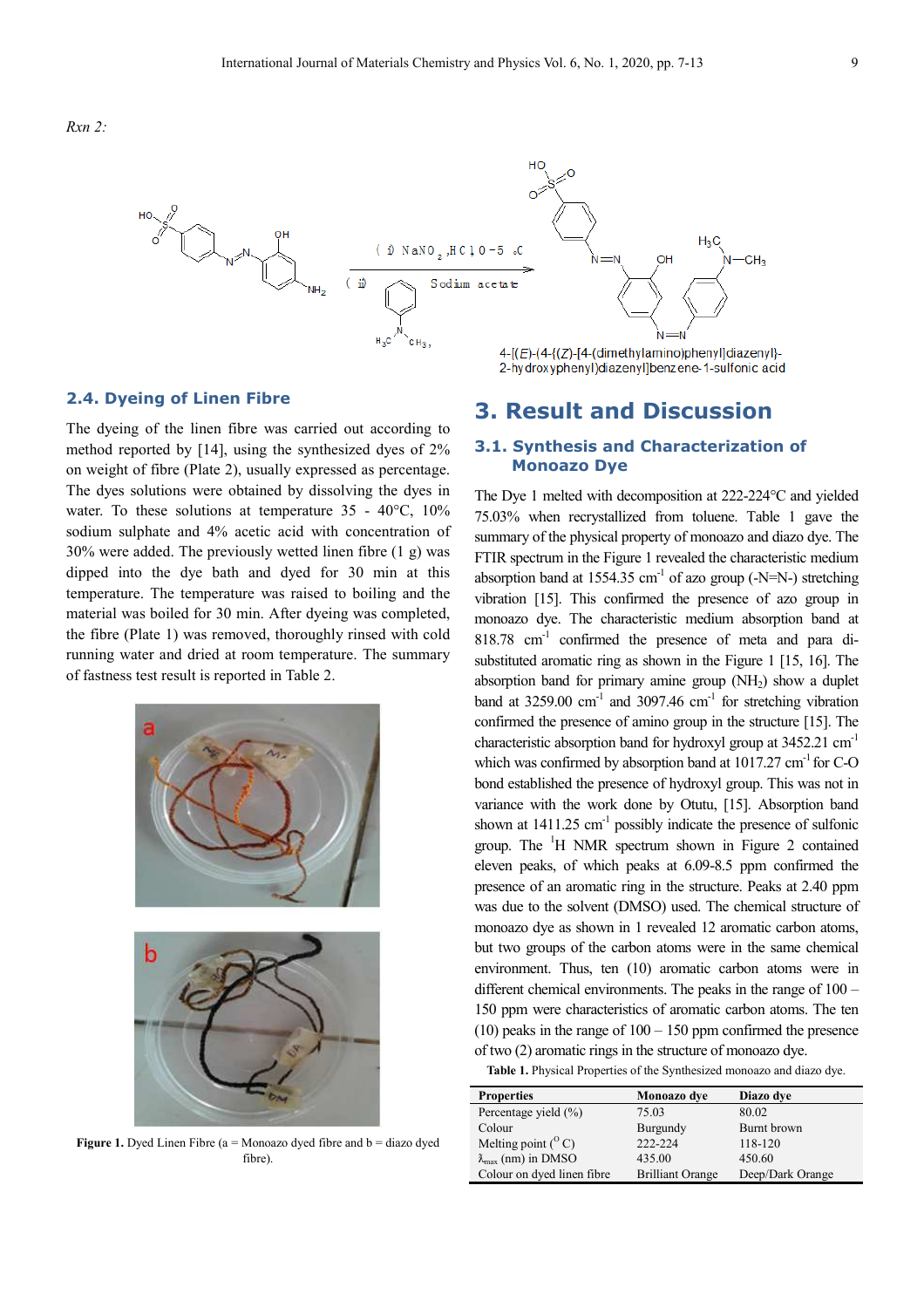10 Daniel Uwaremhevho Momodu *et al*.: Synthesis of Diazo Dye from Sulpanilic Acid Using 3-Aminophenol and N, N- Dimethylaniline as Couplers and It Application on Linen Fibre



**Figure 3.** Proton NMR peaks for monoazo dye.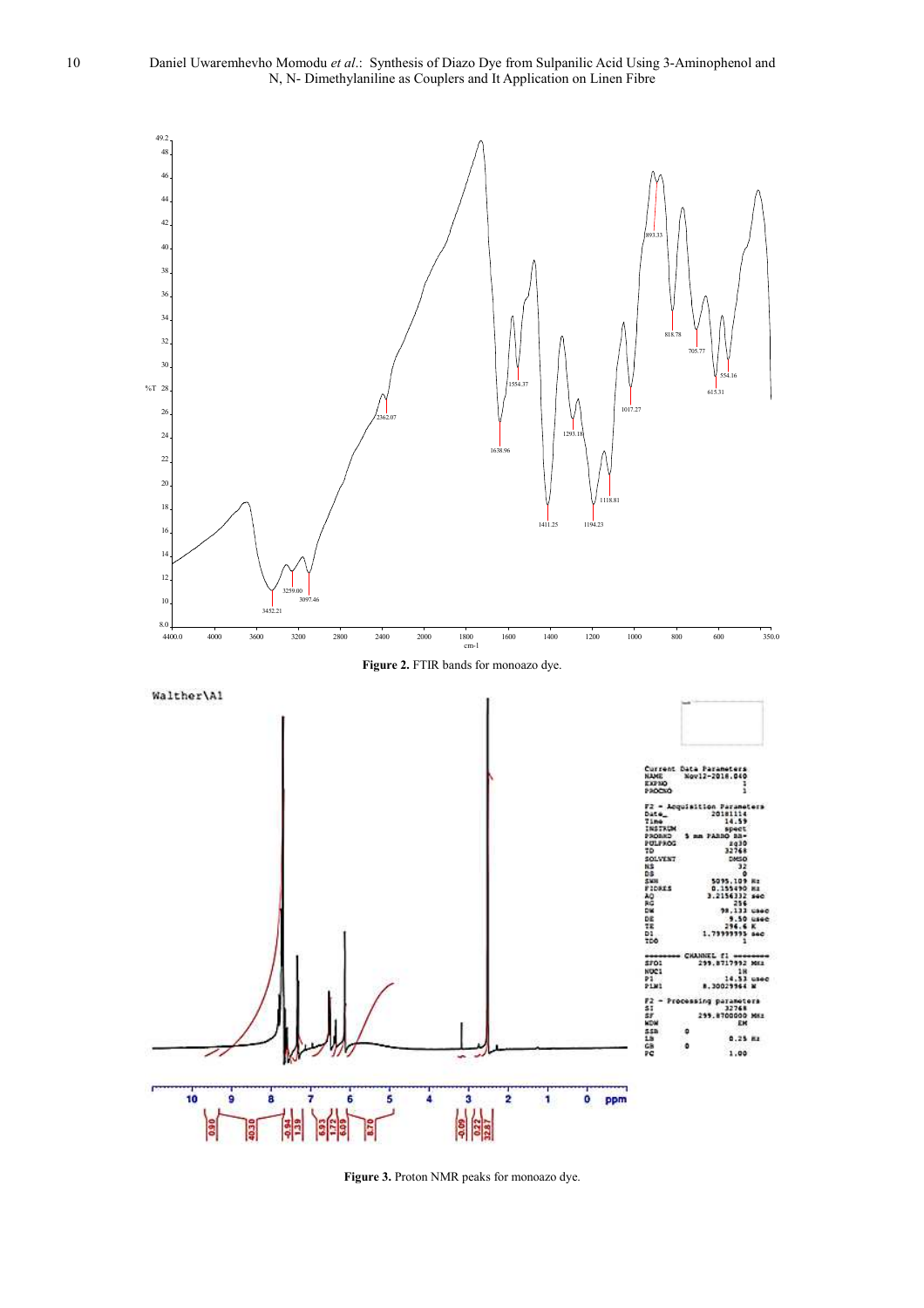

Figure 4. <sup>13</sup>C NMR peaks for monoazo dye.

#### **3.2. Synthesis and Characterization of Diazo Dye**

The diazo dye melted with decomposition at 118-120°C and yielded 80.02% when recrystallized from toluene. The FTIR spectrum in Figure 4 revealed the characteristic absorption band at  $1557.86$  cm<sup>-1</sup> of azo group (-N=N-) stretching vibration. This confirmed the presence of azo group in diazo dye. The characteristic medium absorption band at 812.70 cm-1 confirmed the presence of meta and para di-substituted aromatic ring as shown in the Figure 4 this agrees with the work done by [15, 16]. The characteristic absorption band at  $3437.00$  cm<sup>-1</sup> for stretching vibration confirmed OH group presence in diazo dye. This also corresponds with work done by [15]. The sharp characteristics absorption band shown at

 $1387.51$  cm<sup>-1</sup> possibly indicate the presence of sulfonic group in the Figure 4. The  ${}^{1}$ H NMR spectrum shown in Figure 5 contained eleven peaks, of which peaks at 6.09-8.5 ppm confirmed the presence of an aromatic ring in the structure. Peaks at 3.7 ppm and 9.5 ppm confirmed the presence of hydroxyl proton. Peaks at 2.40 ppm was due to the solvent (DMSO) used. The chemical structure of diazo dye as shown in 2 revealed 18 aromatic carbon atoms, but four groups of the carbon atoms were in the same chemical environment. Thus, fourteen (14) aromatic carbon atoms were in different chemical environments. The peaks in the range of  $100 - 150$ ppm were characteristics of aromatic carbon atoms in the structure of diazo dye.



**Figure 5.** FTIR bands for diazo dye.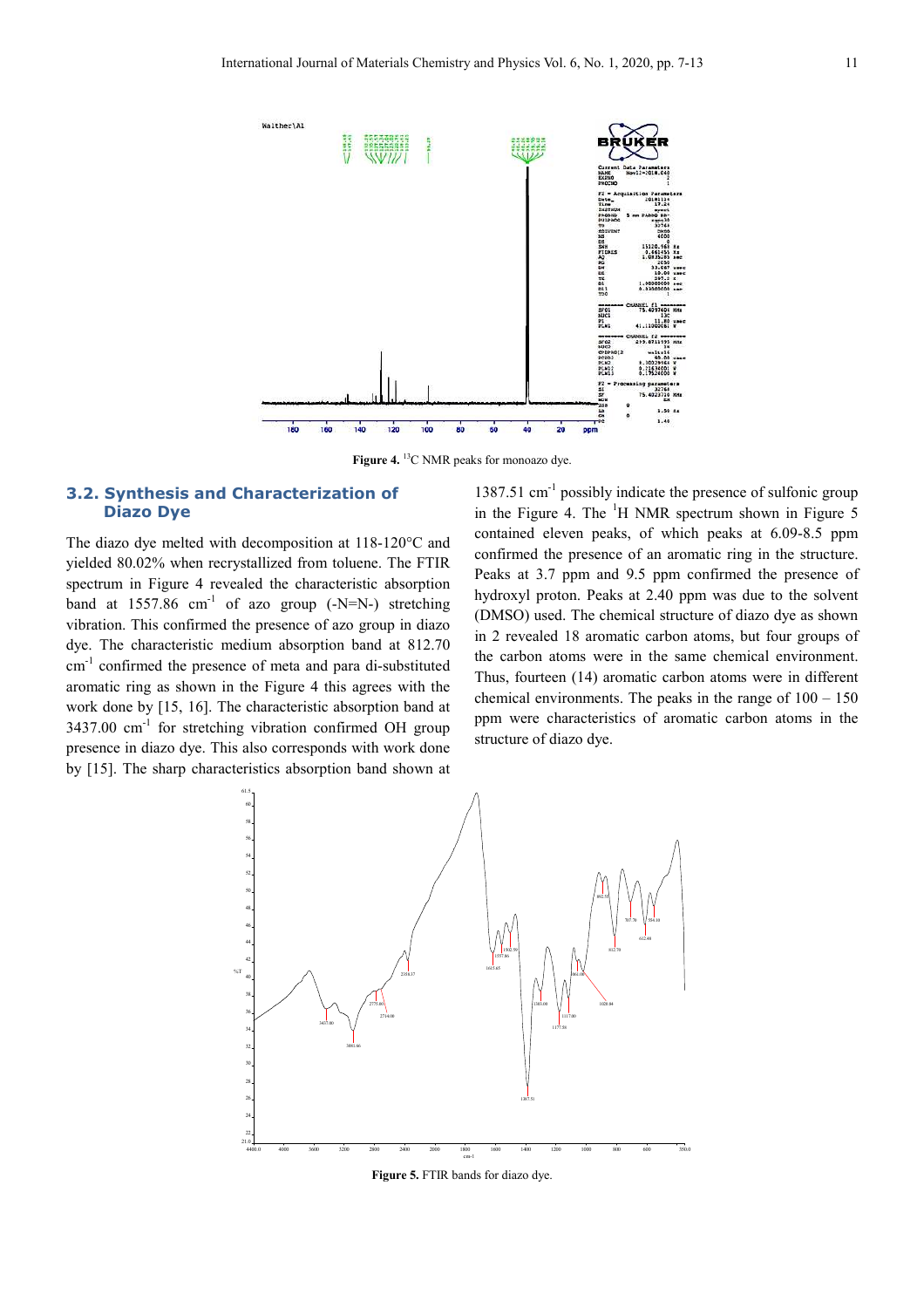

Figure 7. <sup>13</sup>C NMR peaks for diazo dye.